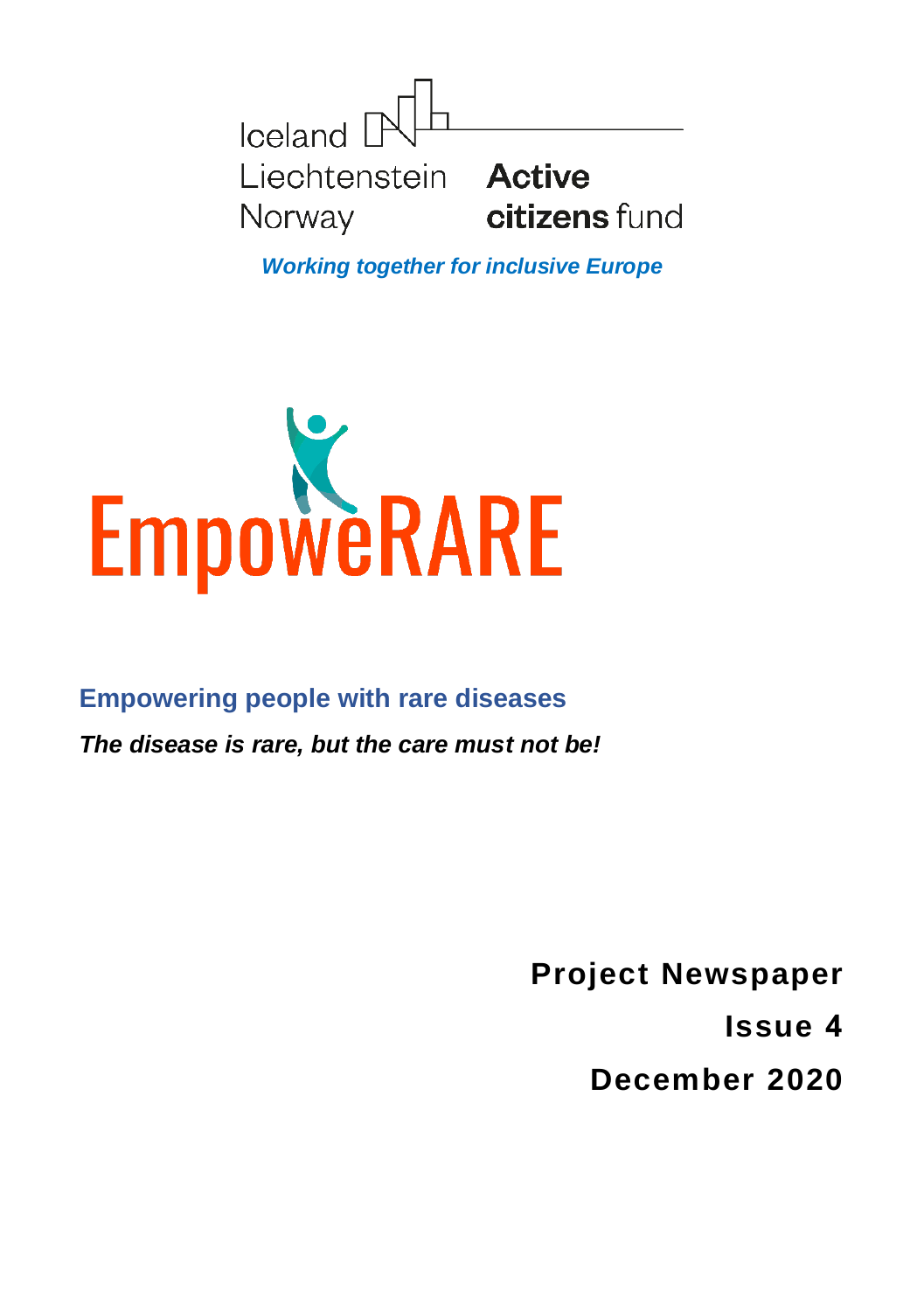Project information:

Abbreviation: EmpoweRARE

Ref. №: ACF-231

Thematic area: SEC-12-FCT-2017

Project start date: October 1, 2019

Duration: 18 months

Project manager: Nataliya Grigorova

### Organization: **Bulgarian Huntington Association**

Email: [info@huntington.bg](mailto:info@huntington.bg)

Project Partner: FRAMBU, Norway

Webpage:<https://www.empowerare.eu/>

Facebook:<https://www.facebook.com/empowerare/>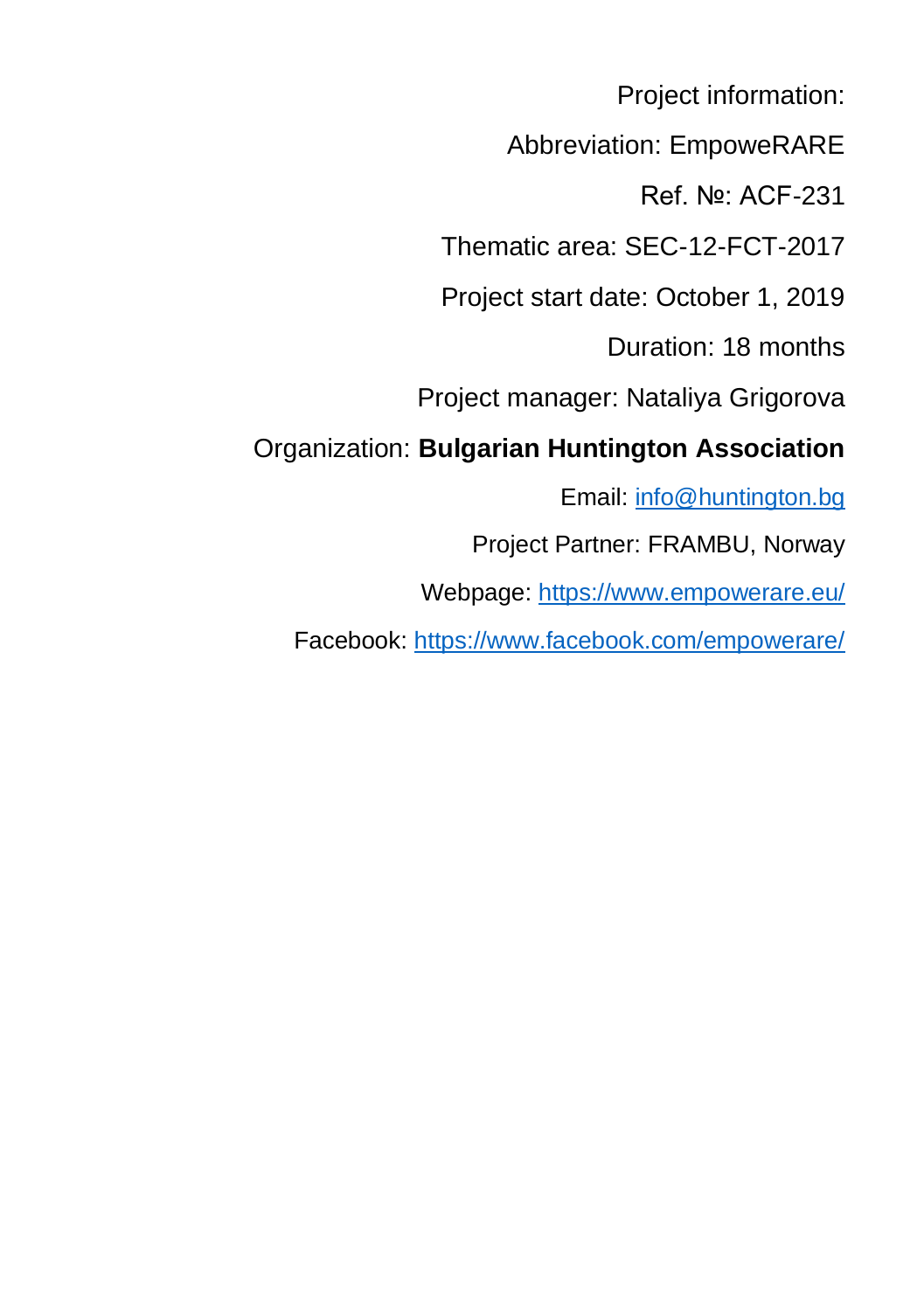# **#STRONGERTOGETHER**

#### **Trainings under the project "Empowerment of people with rare diseases"**

The EmpoweRARE project trainings are one of the main activities for empowering people with rare diseases, by raising their awareness of their legal rights and regulations and good practices to ensure a good quality of life and equality in the partner country Norway.



Модератор

Наталия Григорова - Председател на Българска Хънтингтън Асоциация и ръководител на проекта "Овластяване на хора с редки болести". Българска Хънтингтън Асоциация реализира проекти предимно в областта на социалните услуги и подкрепа на хора с редки болести и увреждания.

Илиана Тонова - Председател на Национална Асоциация Саркоидоза От 14 години се сблъсквам с проблемите на хората с увреждания лично. В стремежа си да помогна на приятели, познати - хора с увреждания, някои от тях с редки болести се старая да се осведомявам за актуалното положение на пациентите.





n dh

With each training, the awareness and understanding of people with rare diseases about their rights to support and the new provisions of the legislation, the legally regulated mechanism for receiving the support they need according to their individual needs, orientation to which institution in which moment of the request for support should be addressed, are there any restrictions on their individual choice and which institution may impose it.

The chosen model for forming a training team with the participation of experts from practice, people with rare diseases, as well as planning the trainings in accordance with the expressed wishes and recommendations in the feedback of the target group proved its effectiveness.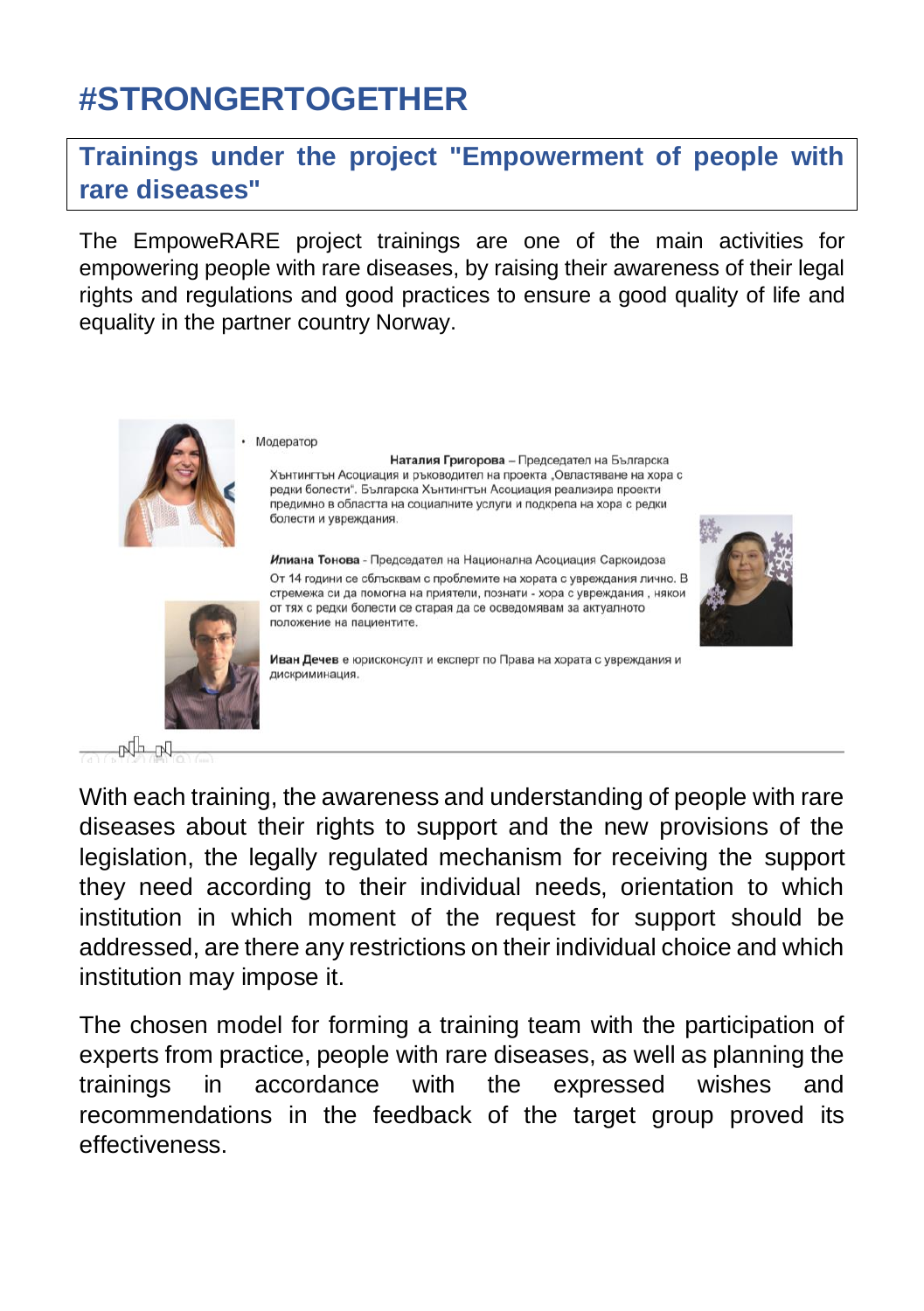One of the great challenges of the trainings is to be organized in an interesting and understandable way according to the large age range of the participants - from 15 to over 70 years and to select topics of interest and usefulness for the various rare diseases.

*A positive trend that the project implementers try to maintain in the inclusion of participants in the project trainings is the expansion of the geographical scope of the participants' place of residence, which will increase the dissemination of information in the country.*

With the outbreak of the COVID-19 pandemic, the topics of the information provided expanded with the presentation of current news related to the situation of the COVID-19 pandemic, and the third training, as well as this issue of the bulletin, offer specific, much needed for people with rare diseases. information selected by the trainer - expert in practice Iliana Toneva, about the advantages and disadvantages of different types of vaccines - nucleoid vaccines (RNA and DNA) in people with rare diseases.

Practical information was provided to the third training and is presented here, prepared by the trainer Ivan Dechev, an expert in the team of the Ombudsman of the Republic of Bulgaria for the issuance of a sick leave in quarantine - the requirements and rights, and the economic sectors in which workers can receive compensation for closure due to COVID-19 on the basis of an Order issued by the Minister of Labor and Social Policy.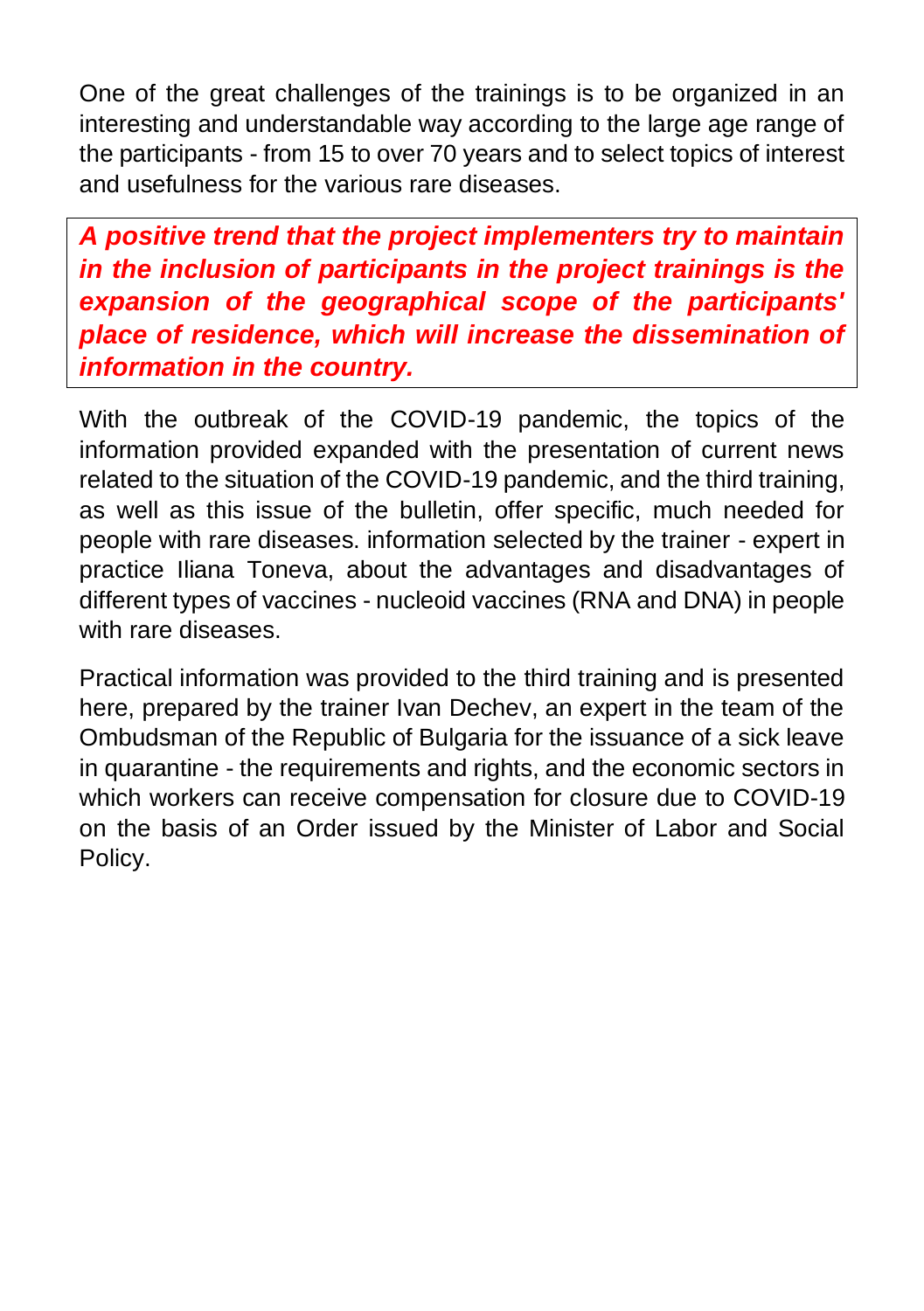# **THIRD TRAINING under the EmpoweRARE project.**

**Rights of people with disabilities in Bulgaria - Social services and rare diseases.**



The third training seminar "Rights of Persons with Disabilities in Bulgaria", held under the EmpoweRARE project, funded by the Fund for Active Citizens of the EEA Financial Mechanism, was held online in the context of the COVID-19 pandemic on 20 December 2020.

As in previous trainings, people with proven experience and practice in the field were invited as lecturers - Ivan Dechev, Chief Expert at the Institute of the Ombudsman of the Republic of Bulgaria, Department for the Rights of Persons with Disabilities and Discrimination and Iliana Tonova, Patient with Rare Disease and Expert in practice.

During the training the expert Ivan Dechev presented the Law on Social Services (LSA) and what is new in this law compared to the Law on Social Assistance, the bodies responsible for the implementation of social services, who and under what conditions is entitled to social services, the grouping of social services in ZSU according to different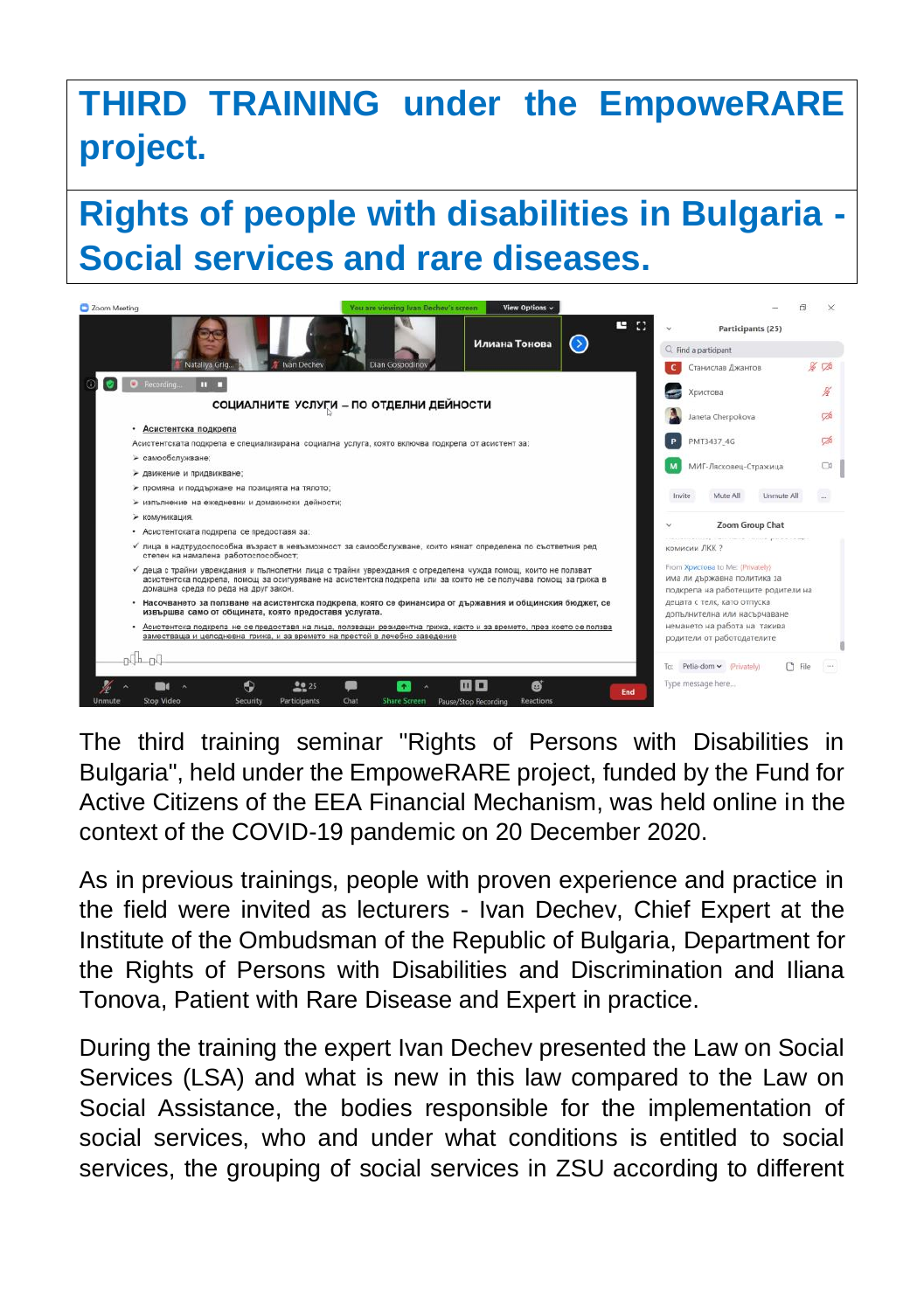criteria, the general rules for using social services, the social services for separate activities were presented,

important information on social services for 2021 was announced, the National Program "Provision of care in the home environment", the specialized transport service for people with disabilities in Sofia, the social services of the municipalities in support of people with disabilities during COVID- 19 - purchase of the necessary medicines, food and payment of their household bills.

The Personal Assistance Act (PAA) was presented, in force since January 1, 2019, and the amendments to the normative act adopted on December 4, 2020, in force since January 1, 2021, and Ordinance № RD-07-7 of 28 June 2019 for inclusion in the mechanism of personal assistance issued by the Minister of Labor and Social Policy. The possibilities for using assistant support under the Personal Assistance Act were also explained.

Practical expert Iliana Tonova presented information in connection with the current challenges facing people with rare diseases in the context of the COVID-19 pandemic and the very valuable information for the vulnerable group of people living with rare diseases from a reference made by Dr. Svetozar Sardovski. advantages and disadvantages of the available 4 types of vaccines against COVID-19, enough for everyone to make their informed choice for the most appropriate, in people with rare diseases and in individual additional consultation with their doctor or doctors to take into account all possible reactions of the specific organism in its current state. Information was also given about a sick leave in quarantine, as well as explanations by order of the Minister of Labor and Social Policy, confirming the economic activities in which workers can receive compensation due to restrictions imposed by a state authority in the period from November 27 to December 21, 2020, for targeted assistance for families with children under 14 who study remotely, as well as for electronic prescriptions and referrals.

As in the previous trainings, a pre-prepared set of training materials was sent to the participants for the third training, and during the training an opportunity was created for discussions, questions and work on specific individual cases.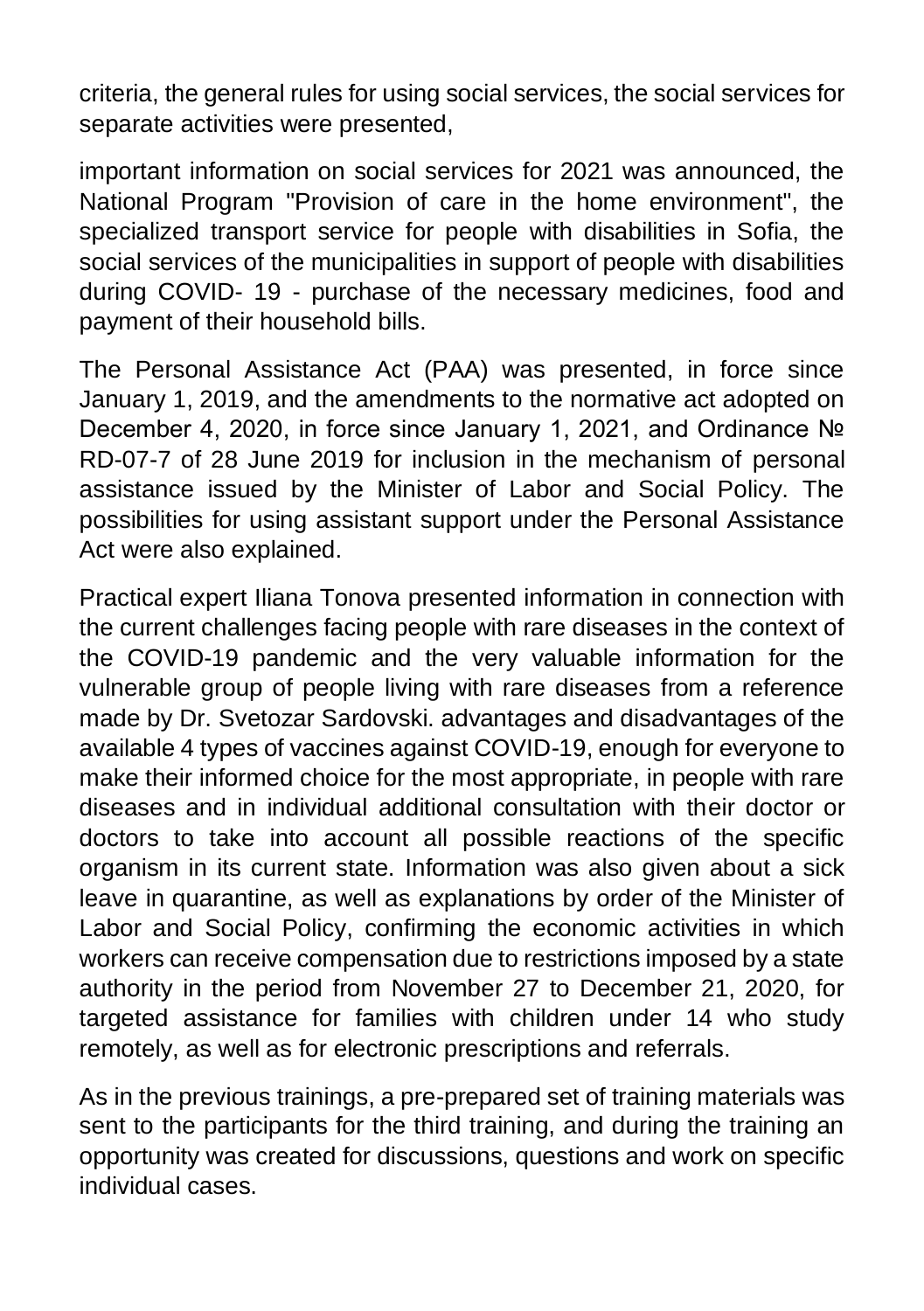The participants in the training were invited to fill in a questionnaire for evaluation of the training, with which to check the level of knowledge, old and newly acquired, on the relevant topics, as well as to give their opinions and recommendations for the next two trainings.

### **Main messages formulated by the participants during the training:**

- The individual care patients with rare diseases are closed.
- ➢ Patients with rare diseases are undesirable in COVID wards.
- $\triangleright$  Before getting a vaccine, consult the specialist treating your specific disease.
- ➢ Planned infusions and therapies for rare diseases have been stopped, which endangers their lives.
- $\triangleright$  Patients are waiting for electronic prescriptions to be able to get the medicines they need.
- $\triangleright$  Electronic prescriptions and extension of protocols do not work in cities outside the capital. People with rare diseases are forced to travel between dozens of institutions to receive their medicines.
- $\triangleright$  There are electronic signatures, there are no services for people with disabilities to use.
- $\triangleright$  People with disabilities do not have access to institutions in difficult weather conditions, but are punished for not meeting deadlines.
- ➢ Parents of children with rare diseases do not have access to health and social services information to help their children. Social assessments do not cover the problems of people and children with rare diseases.

#### **THE EXECUTIVE TEAM OF THE PROJECT EXPRESSES ITS ACKNOWLEDGMENT TO ALL WHO HAVE TAKEN FROM THEIR VALUABLE TIME TO GIVE US THE FEEDBACK THEIR VALUABLE TIME TO GIVE US THE FEEDBACK**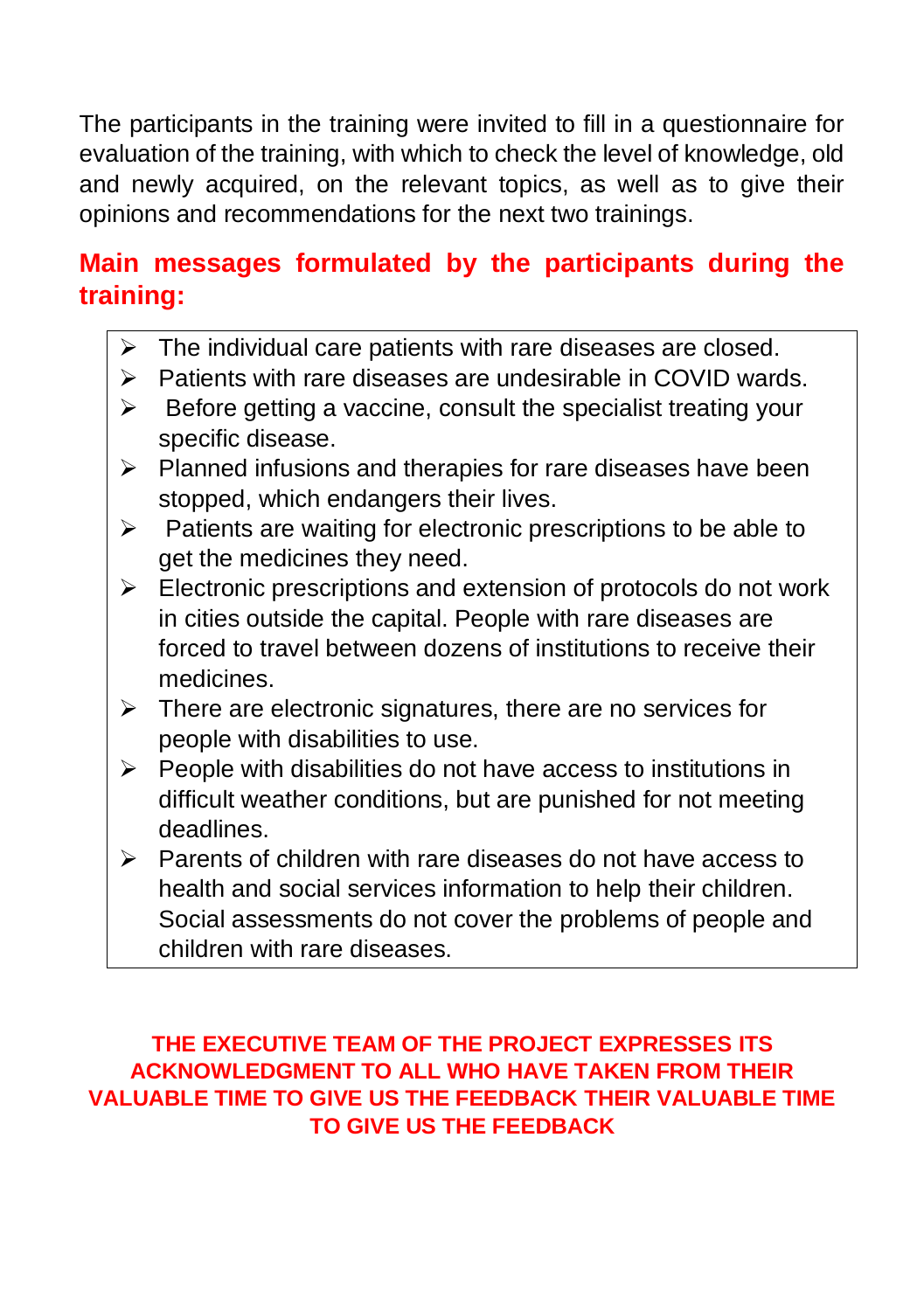# **How has COVID-19 impacted people with rare disease?**

#### *Latest data from the EURORDIS survey.*

The COVID-19 pandemic has exacerbated the many challenges facing people living with rare diseases.

During the first wave of COVID-19 in Europe, access to the care and treatment that patients rely on was disrupted and the stress and anxiety of everyday life among this vulnerable group of people intensified. The pandemic has changed the attitudes of people living with a rare disease with the health system, opening the door to more digital health opportunities.



This was shown by a EURORDIS study on COVID-19 through the RARE Barometer platform, which was conducted between 18 April and 11 May 2020, among 6945 participants from all over Europe, in 23 languages, with 1250 different rare diseases from 36 countries.

COVID-19 caused a serious impairment of care for people living with a rare disease.

- ➢ 84% of European patients with rare diseases surveyed have experienced some form of disturbance in their care due to the COVID-19 crisis.
- ➢ 64% of respondents stated that they feared that this had negatively affected their health or the health of the person they cared for.
- ➢ 3 out of 10 respondents report that this is likely (2 out of 10) or will definitely be life-threatening.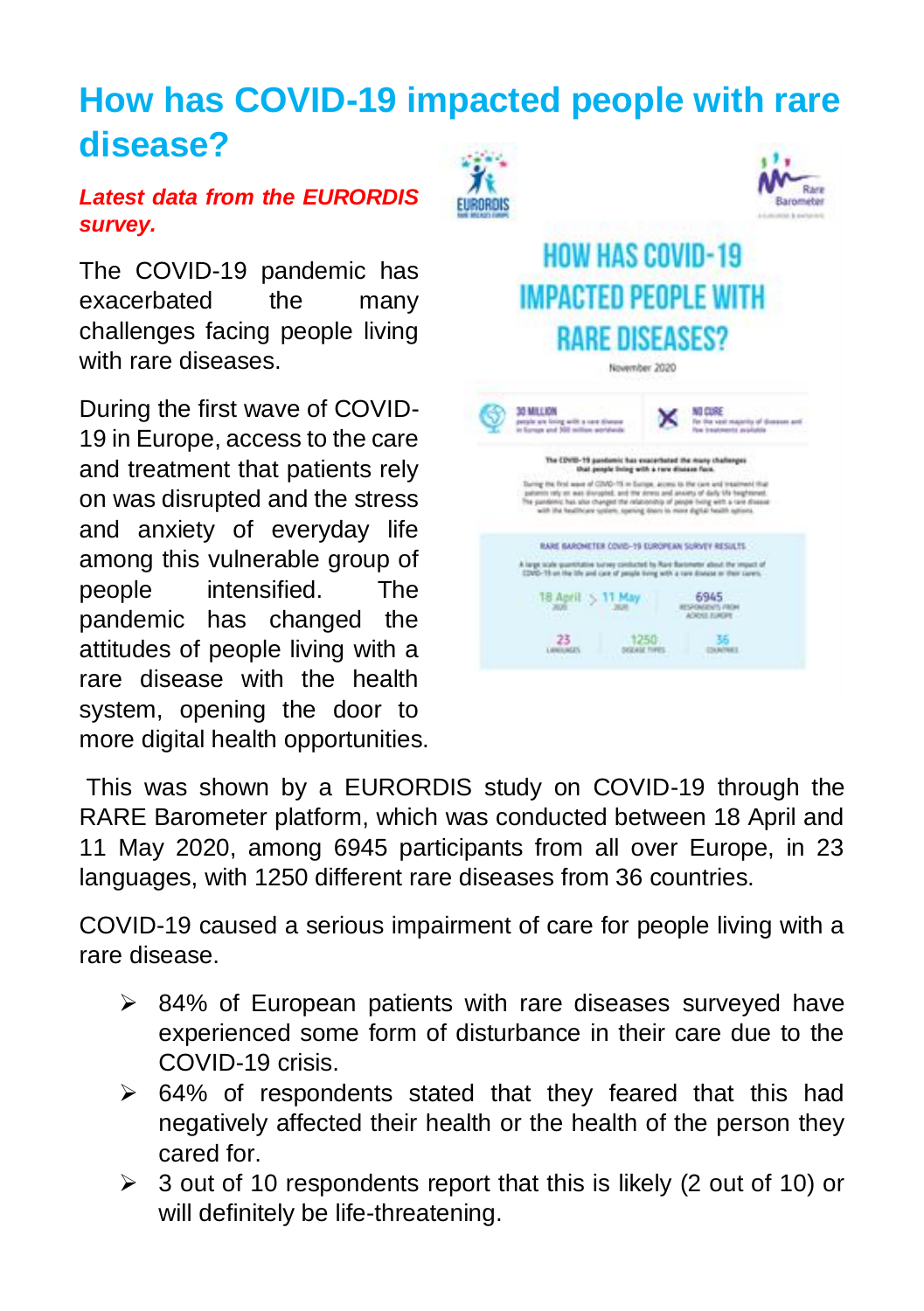Among those reporting an interruption of care:

- $\geq 6$  out of 10 did not have access to diagnostic tests
- ➢ 6 out of 10 could not receive therapies such as chemotherapy or infusion
- ➢ At 6 out of 10 respondents, their surgery or transplant was postponed or canceled

Because rare diseases are often life-threatening, delayed diagnostic tests or medical interventions can lead to serious worsening of patients' symptoms.

In addition, these interruptions in care and isolation resulted in serious impacts on the mental health of people living with rare diseases, with almost 6 out of 10 experiencing discontinued psychiatric care, while twothirds of respondents suffered from depression and / or depression. or a feeling that they cannot overcome their problems since the onset of a pandemic.

EURORDIS underlines the recommendations made during the first wave of the pandemic:

- ➢ the need to ensure continuity of care and access to medical advice for people living with rare diseases by channeling resources and efforts to health systems to strengthen the medical workforce and equipment;
- $\triangleright$  the adoption of specific measures / protocols justified by the complex needs of rare diseases in the provision of emergency health care;
- $\triangleright$  the need for a minimum support service and personal assistance service for vulnerable populations, including people living with a rare disease;
- $\triangleright$  encourage and facilitate practices such as virtual consultations or the application of certain therapies at home;

The results of the study also highlight the need to move to more sustainable health systems that do not exacerbate the vulnerability of people living with rare diseases across Europe, as observed during the first wave of the pandemic.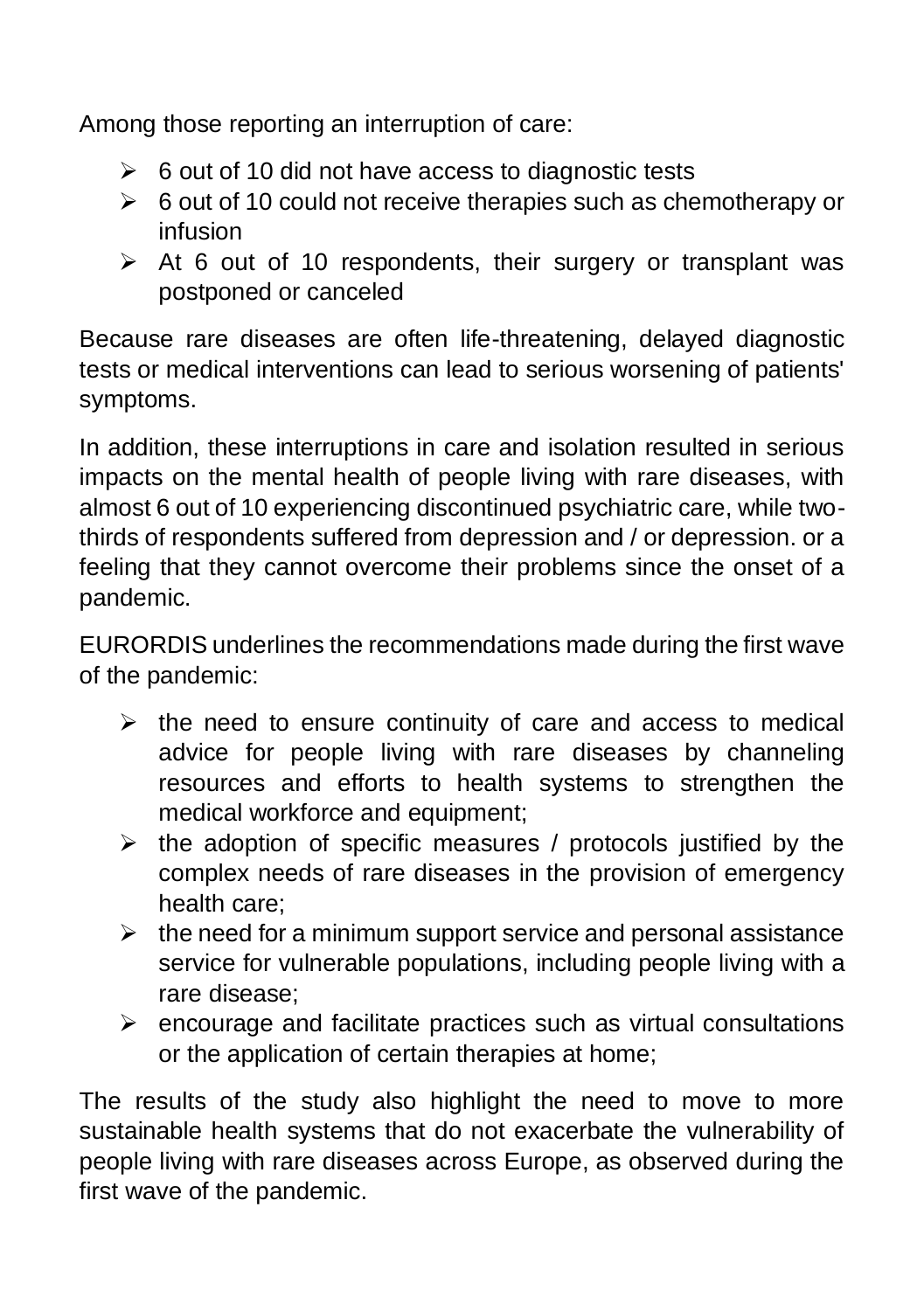## **New member of the Advisory Board of Patients with Rare Diseases under the project "Empowerment of people with rare**



**diseases" Here we present the new member of our Advisory Board: Maya Hristova, mother of a child with a rare disease.** 

Maya Hristova is a specialist in public finance, but in 2012 she was diagnosed with her daughter Sylvia -

post-vaccine immune deficiency and secondary immune thrombocytopenia, a rare immune disease acquired after vaccination. This puts her in an unequal struggle with institutions and legislation in an effort to provide a better life and opportunities for her daughter's development. Maya is actively involved in activities concerning the rights of children with disabilities in Bulgaria, and in recent years has been fully dedicated to the care of her children and is a personal assistant to her daughter Sylvia.

Here is what Maya made in a press release on social support for children with rare diseases:

"*We are forced to adapt to the rules of the various institutions. An endless cycle in which we do not receive adequate support and understanding from social workers or employees of institutions in Bulgaria, because there are procedures and rules to which we cannot respond. The social assessments that have been updated under the new law on social services do not in any way cover the specific problems of people with rare diseases, because they cannot be framed or standardized, there is a lack of individual approach and flexibility. There is no easy and uniform access to information about all services and facilities, parents rely mainly on mutual assistance with each other."*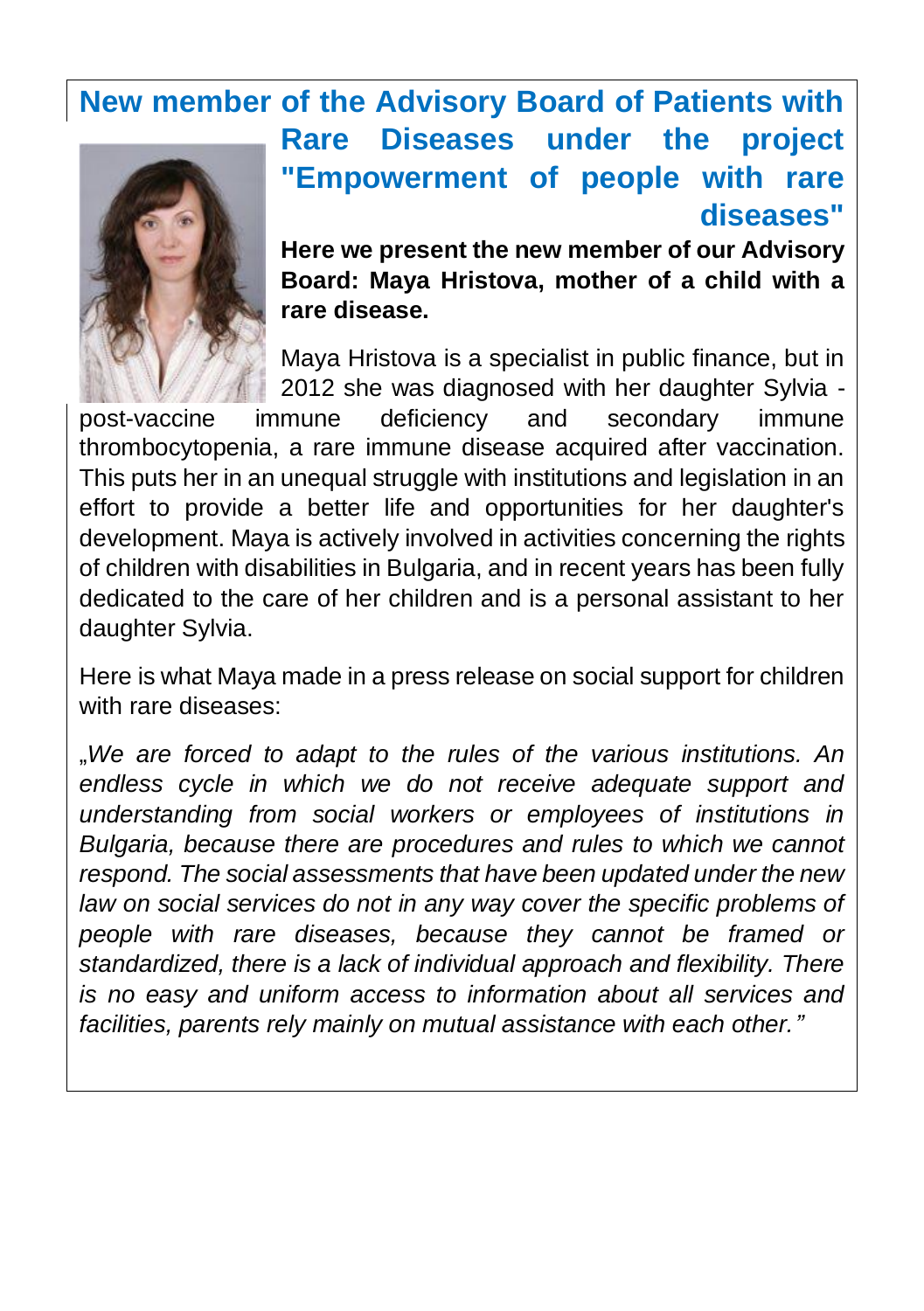# **Advocacy campaign - seeking solutions to provide the missing social support for people with rare diseases.**

**The project team prepared an Opinion on the implementation of a Draft Action Plan for the implementation of the final recommendations to the Republic of Bulgaria, addressed by the UN Committee on the Rights of Persons with Disabilities (2021-2026) to the Ministry of Labor and Social Policy.**

As part of our advocacy campaign and in response to current events, we sent an Opinion on the implementation of the Draft Action Plan for the implementation of the final recommendations to the Republic of Bulgaria addressed by the UN Committee on the Rights of Persons with Disabilities (2021-2026) to the Ministry labor and social policy.

The main topic of the Opinion was the examination of Article 25 (54) of the final recommendations where, "The Committee recommends that the State party provide access to diagnosis, health care and medical rehabilitation for persons with disabilities, especially those with chronic, genetic and rare diseases.

*Implementation: One of the principles enshrined in the Health Insurance Act is equality in the use of medical care by compulsorily insured persons, including people with disabilities… (..)*

We consider the measures cited as implementation of the recommendations of the Committee for the Implementation of the Convention on the Rights of Persons with Disabilities to be absolutely insufficient and not meeting the needs of people with rare diseases in Bulgaria. We believe that Member States should provide recognition and adequate compensation for the disabilities experienced by people living with a rare disease. Bulgaria must implement the UN Convention on the Rights of Persons with Disabilities, taking into account the specific needs of people living with rare diseases.

The Law on Health Insurance, cited as a basis for implementation of the recommendations, does not meet the recommendations for providing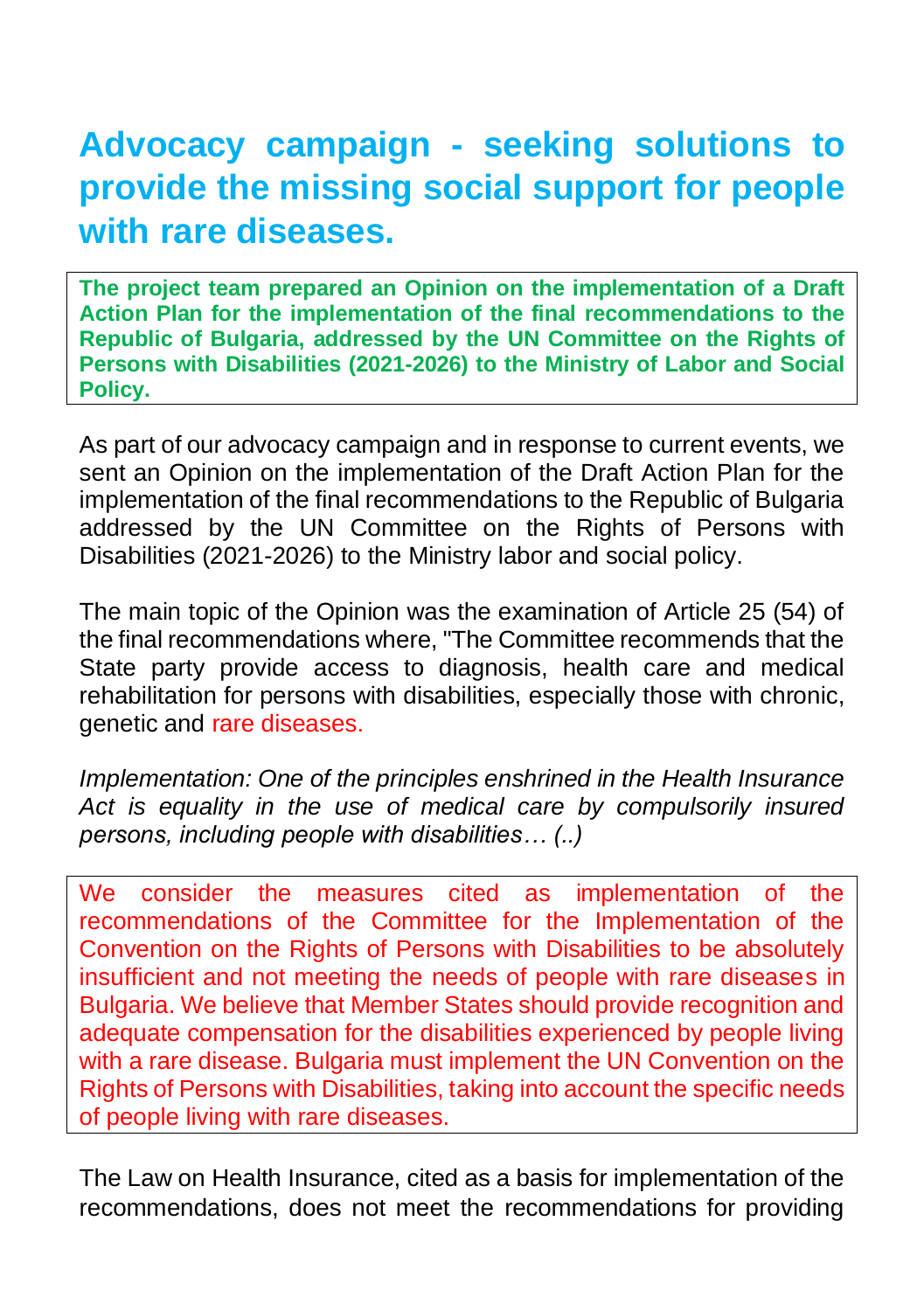access to diagnostics, health care and medical rehabilitation for people with rare diseases, due to the fact that the practical access of people with rare diseases to diagnostics, health care and medical rehabilitation is carried out through the National Register of Rare Diseases, which is updated by decisions of the Minister of Health following proposals by the Commission on Rare Diseases.

This procedure is laid down in ORDINANCE № 7 of 6.11.2015 of the Ministry of Health on the criteria for determining the diseases for whose home treatment the National Health Insurance Fund pays in full or in part for medicinal products, medical devices and dietary foods for special medical purposes, where we cite in in Art. 2. it shall be indicated that "The National Health Insurance Fund shall pay in full or in part medicinal products, medical devices and dietary foods for special medical purposes for the rare diseases included in the list under Art. 2, para. 1 of: *Ordinance № 16 of 2014 on the terms and conditions for registration of rare diseases and on the expert centers and reference networks for rare diseases (SG, issue 67 of 2014), for which: 1. home treatment is applicable, including and combined with outpatient treatment; 2. the criteria under Art. 1, para. 1, item 2 and para. 2, items 1, 4 and 5 ".*

In view of this Ordinance, of the existing thousands of different rare diseases in the National Register of Rare Diseases, as of 31.12.2020, only about 80 diseases are included. This excludes hundreds of thousands of people with rare diseases from access to diagnosis, health care and medical rehabilitation. In addition, for 95% of rare diseases there is no medical therapy, and they need specialized and permanent medical and social rehabilitation. That is why, in order to serve the needs of people with rare diseases, the construction of integrated health and social services, enshrined in the Health Act and the Social Services Act, should be implemented.

A link to the entire Opinion to the MLSP can be found on the official website of the project: [www.empowerare.eu](http://www.empowerare.eu/)